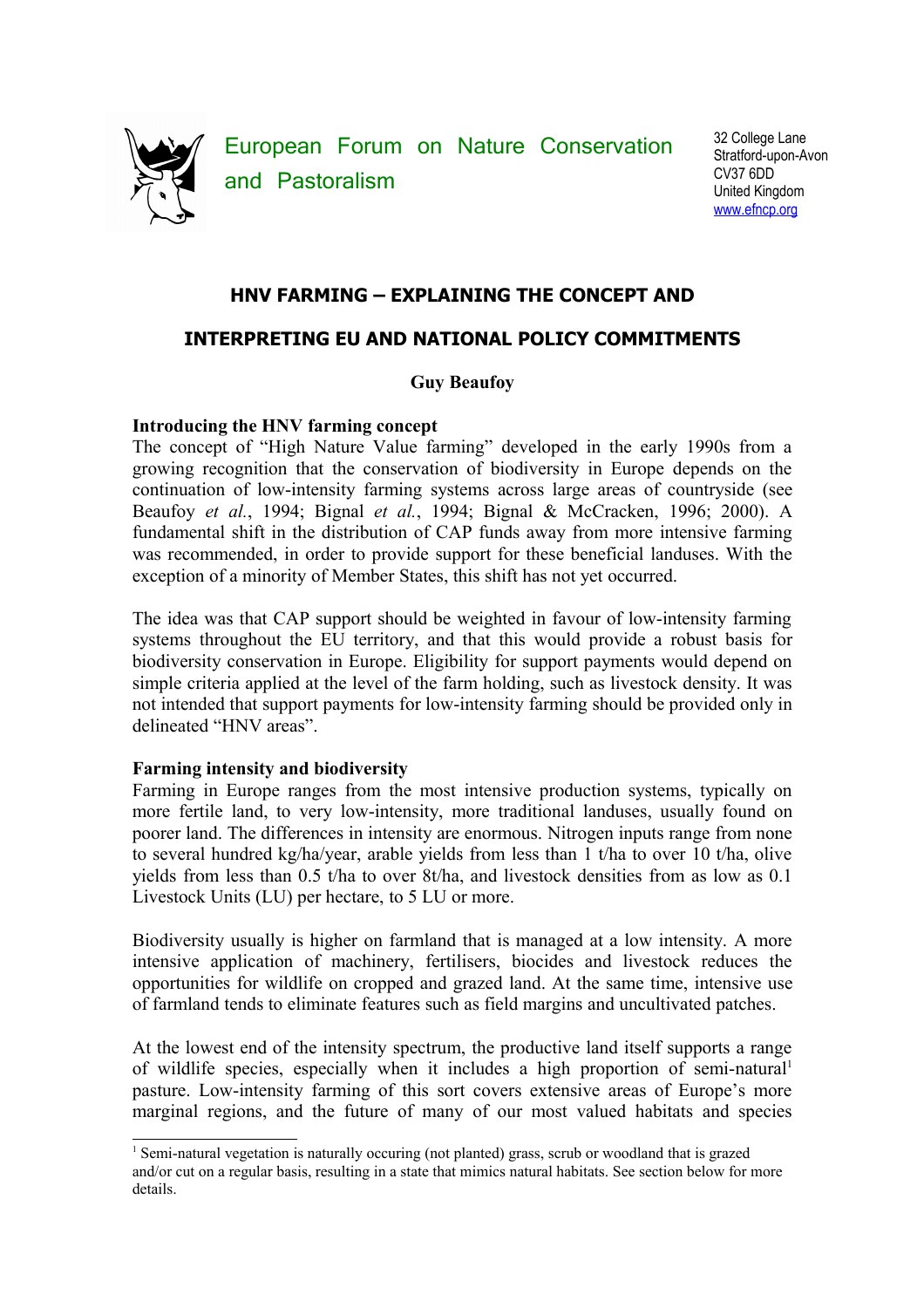depends on these large areas continuing under such use. The term High Nature Value farming was coined to emphasise this crucial role of low-intensity farming in European biodiversity conservation (Baldock *et al.,*1993).

Low-intensity, HNV farming faces enormous challenges of socio-economic viability. As intensive farming expands and increases its yields, and as incomes rise in the wider economy, it becomes harder to earn a living from HNV farming. Across vast areas of the EU's most fragile rural landscapes, HNV farming faces stark choices between abandonment and intensification. Every day, farmers are giving up and selling their stock. Landscapes rich in biodiversity and culture, beneficial for soil conservation and climate change, and resistant to forest fires, are being lost to scrub, dense forest or new intensive uses, such as irrigated cropping.

## **HNV farming and European biodiversity goals**

The HNV farming concept emphasises that biodiversity conservation goals in Europe cannot be met only by protecting particular habitats or species, or designating certain areas for their management, such as Natura 2000 sites. This view has been expressed clearly by the European Commission in official communications on halting biodiversity decline<sup>[2](#page-1-0)</sup>. We must also maintain the low-intensity landuses that favour the dynamics of natural processes and create opportunities for biodiversity to flourish across large, contiguous areas of land. These different approaches are entirely complementary.

Providing effective economic support to HNV farming implies a fundamental shift in the way that the CAP operates, and in the way that funds are distributed to European farming. As payments to Europe's more productive and competitive farming are phased out after 2013, it will be important to have clearly identified the types of farming that still need public support, and are justified in receiving it.

An effective support system is urgently needed for HNV farming (see below). Without it, the EU's goal of halting the loss of biological diversity<sup>[3](#page-1-1)</sup> at all levels by 2010 cannot possibly be met.

## **The European policy commitments to HNV farming**

The EU and all its Member States have committed themselves to three distinct actions concerning HNV farming:

- a) Identifying HNV farming.
- b) Supporting and maintaining HNV farming, especially through Rural Development Programmes (RDPs).

biodiversity. Key actions include: optimising the use of available measures under the reformed CAP, notably to prevent intensification or abandonment of high–nature–value

<span id="page-1-0"></span><sup>&</sup>lt;sup>2</sup> "Natura 2000 and the conservation of threatened species will not be viable in the long– term without a wider terrestrial, freshwater and marine environment favourable to

farmland, woodland and forest and supporting their restoration;" COM(2006) 216 final COMMUNICATION FROM THE COMMISSION HALTING THE LOSS OF BIODIVERSITY BY 2010 — AND BEYOND Sustaining ecosystem services for human well–being.

<span id="page-1-1"></span><sup>&</sup>lt;sup>3</sup> The Kyiv Biodiversity Resolution,  $5<sup>th</sup>$  Environment for Europe Ministerial Conference in Kyiv, Ukraine, May 2003.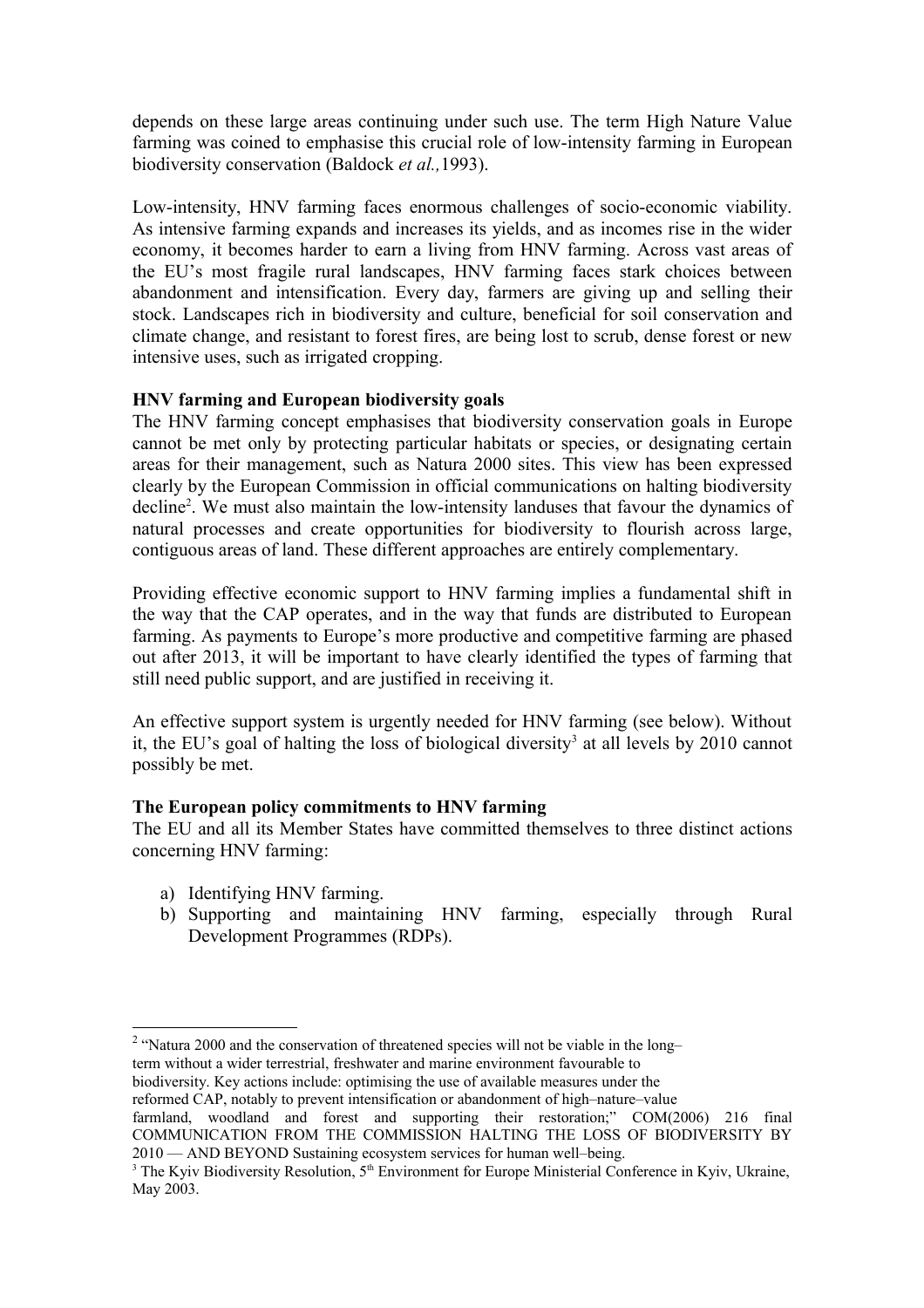c) Monitoring changes to the area<sup>[4](#page-2-0)</sup> of land covered by HNV farming, and to the nature values associated with HNV farming, as part of their monitoring of RDPs.

HNV farming commitments were established first in the 1998 EU Biodiversity Strategy<sup>[5](#page-2-1)</sup>, which includes the explicit objective "*to promote and support low-intensity farming systems...*". More recently, the EAFRD<sup>[6](#page-2-2)</sup> regulation Strategic Guidelines<sup>[7](#page-2-3)</sup> on rural development established HNV farming as one of three priorities for Axis 2 of Rural Development Programmes (RDPs), as follows:

"To protect and enhance the EU's natural resources and landscapes in rural areas, the resources devoted to Axis 2 should contribute to three EU-level priority areas: biodiversity and the *preservation and development of high nature value farming and forestry systems and traditional agricultural landscapes*[…]"

#### **Specific requirements for RDPs, relating to HNV farming**

In order to include effective measures for HNV farming in their RDPs, Member States need to do some background evaluation of needs and how best to address them. The EAFRD implementing regulation states that they should produce an analysis of $s$ :

"Environment and land management: the handicaps facing farms in areas at risk of abandonment and marginalisation; overall description of biodiversity with focus on that linked to agriculture and forestry, including high nature value farming and forestry systems […]"

The 2007-2013 RDPs should demonstrate that measures are in place to maintain HNV farming and forestry systems. The effects of programmes will be evaluated against this objective, by applying specific "HNV indicators", as follows.

The Common Result Indicators include:

- Area under successful land management contributing to:
	- (a) biodiversity and high nature value farming/forestry
	- (e) avoidance of marginalisation and land abandonment

The Common Impact Indicators include:

- Maintenance of high nature value farmland and forestry

The Commission aims to produce guidelines for the application of HNV indicators to RDP monitoring (a first draft has been written by IEEP and EFNCP<sup>[9](#page-3-0)</sup>). These are intended to help Member States to estimate the area of HNV farming and to monitor

systems. This can only be measured against a comparable baseline, so that the translation of 'area' as '*zone'* for the base indicator in some versions of Reg. 1974/2006 is unfortunate.

<span id="page-2-2"></span>6 Regulation 1698/2005 establishing EAFRD

<span id="page-2-0"></span><sup>4</sup> Some confusion has arisen in connection with the use of the term "*area"*, which has two meanings in English: a) a delineated area b) superficial extent. The HNV indicator for Rural Development Programmes is concerned with the *superficial extent* of HNV farmland or land under HNV farming

<span id="page-2-1"></span><sup>&</sup>lt;sup>5</sup> COM(1998) 42 final Communication of the European Comisión to the Council and to the Parliament on a European Community Biodiversity Strategy

<span id="page-2-3"></span><sup>7</sup> Council decision 2006/144 on Community strategic guidelines for rural development (programming period 2007 to 2013)

<span id="page-2-4"></span><sup>&</sup>lt;sup>8</sup> Regulation 1974/2006 on the implementation of EAFRD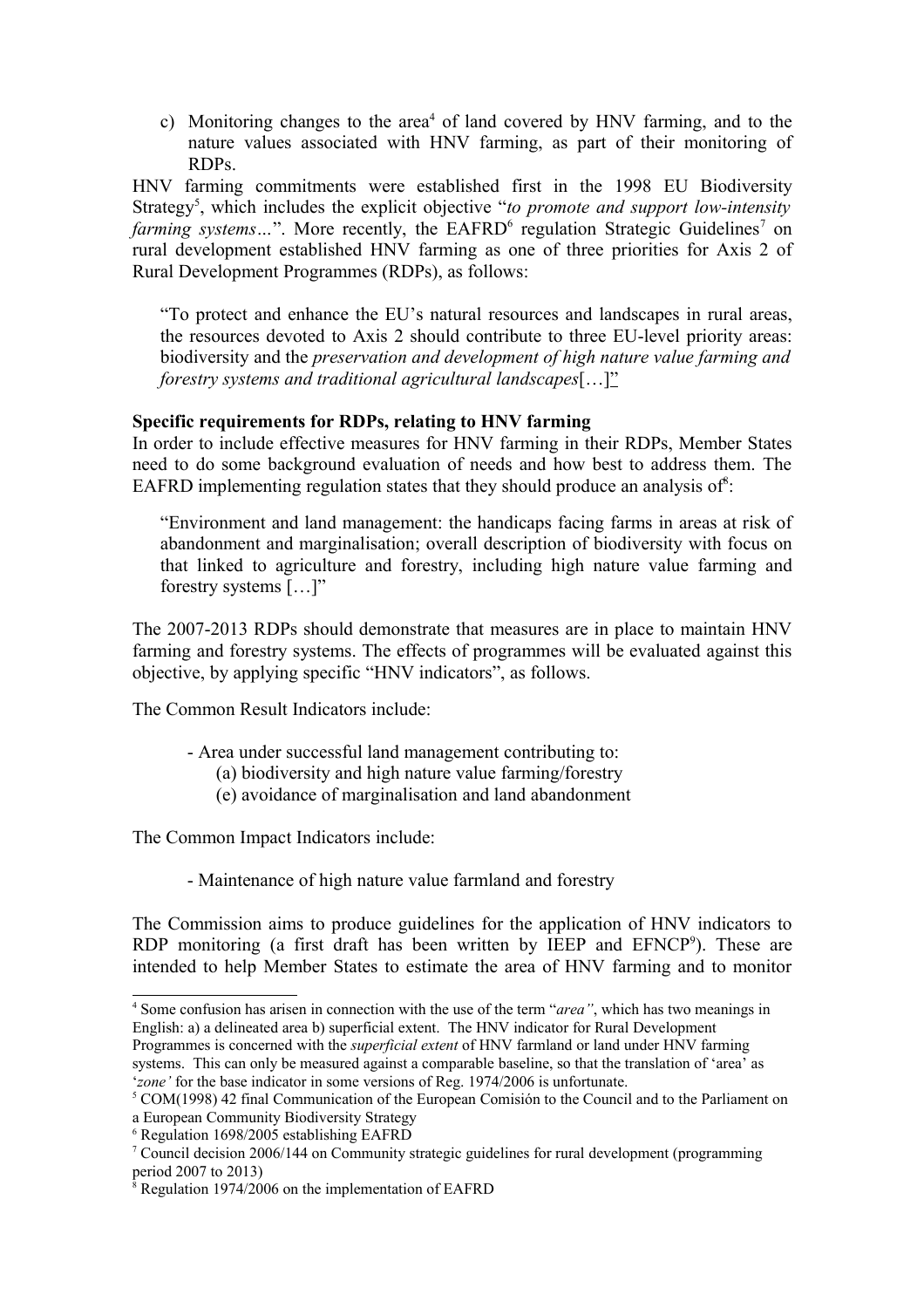how it evolves over time. The Forum is working to promote consistency across the EU on the interpretation and application of the basic HNV criteria.

#### **Identifying HNV farming**

MS are committed to identifying and maintaining HNV farming, but there are no specific rules or quantified criteria established at EU level. It is for MS to interpret the concept and to decide how best to apply it.

Some MS have already made good progress with this, while some others have done very little. The Forum believes that an integrated and cohesive approach is needed across the EU territory. A patchy response in which some countries show more commitment than others would not be acceptable to the EU institutions.

The Forum's recommendations for approaching these tasks are explained below. We welcome comments and feedback on these ideas.

#### *Description of broad HNV farming types or systems*

Some Member States are struggling with the idea of identifying HNV farming. This is partly because to-date the concept has not been explained and promoted sufficiently by the European Commission. In many countries there has not been a sufficiently open and transparent debate on how to interpret and implement the HNV farming concept. In most countries, currently available data do not allow a very detailed identification of HNV farming systems. Their location and extent can only be estimated at present.

However, the Forum believes that it is perfectly possible in all countries to identify HNV farming systems at a level sufficient to enable the design and implementation of economic support measures for these systems.

Before undertaking statistical or GIS analyses, the essential first step is to produce a description of the broad types of HNV farming in the country, on the basis of existing literature sources and expert knowledge. The aim of this work is to identify the key criteria to be used in the identification process and thus to ensure that the estimate of the area under HNV farming systems is as meaningful as possible. An exhaustive study is not necessary – the level of detail need only be sufficient to enable the Member State to embark on the next step with confidence. This is the "characterising and identifying" process described in the draft Guidance Document (IEEP and Beaufoy, 2007). This task is best undertaken under the guidance of a small national working group including experts with a broad knowledge of farming systems and associated biodiversity.

In this first step, the broad types of farming should be described and their agronomic characteristics identified, at an appropriate geographical level. The nature value (habitats, species, nature-conservation functions) of each HNV farming type should be identified as far as available data and knowledge allow, including the relationships between particular farm practices and nature conservation, where known. Examples are shown in the Forum's HNV Show Case [\(www.efncp.org\)](http://www.efncp.org/).

<span id="page-3-0"></span> $9$  IEEP and Beaufoy, G., 2007. Guidance Document to the Member States on the Application of the HNV Impact Indicator.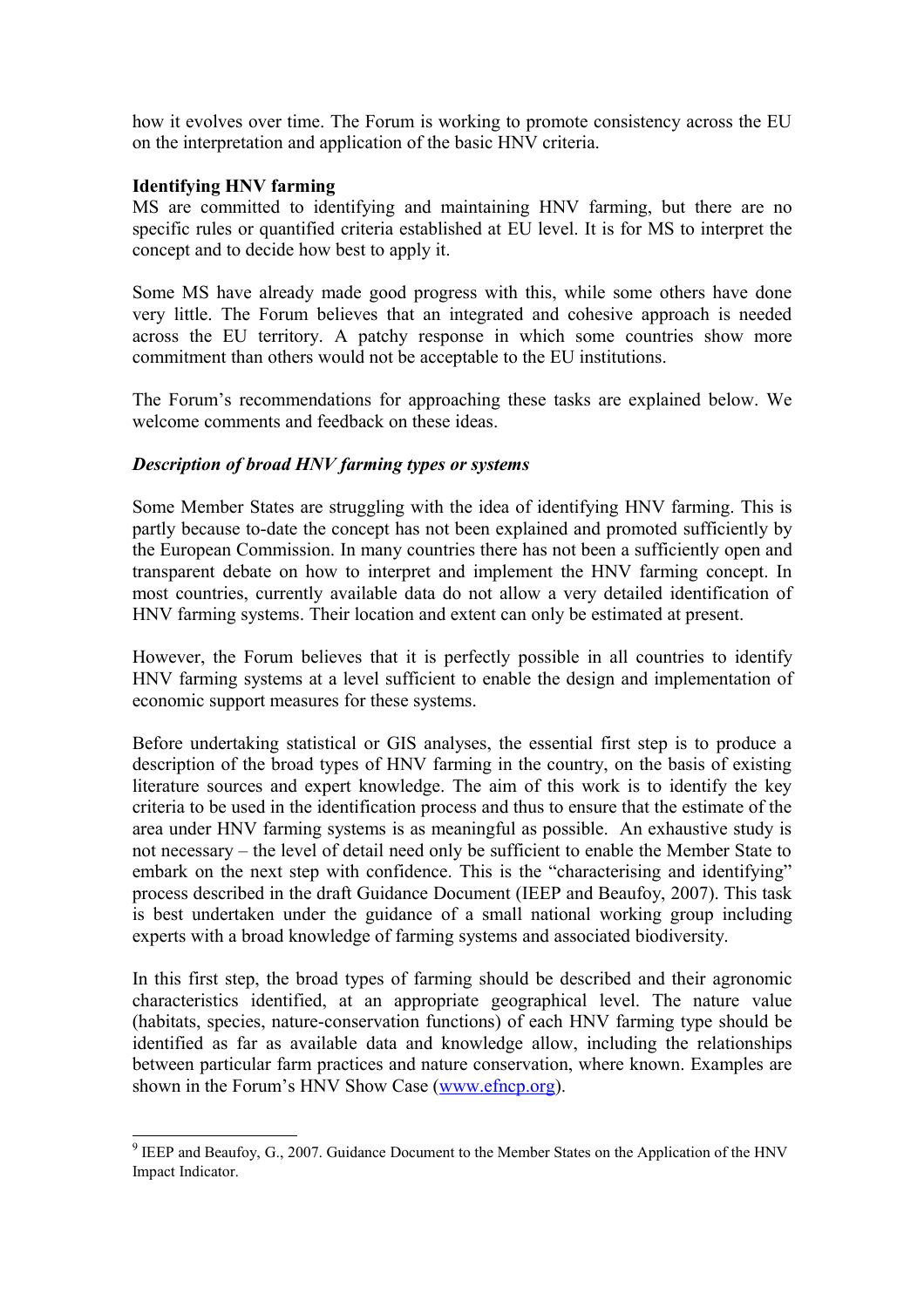The descriptions of HNV farming types should identify in each case the basic components that make up an HNV farming system:

- The predominant **land cover** that characterises each category of HNV farmland, especially the types of semi-natural vegetation, types of cropped land, and their typical spatial coverage and distribution at the farm level (e.g. proportion of farmed area under each, mosaic patterns).
- The way in which this land cover is managed by the predominant **farming system and practices,** such as grazing regimes, cropping patterns and intensity of use (e.g. livestock densities per hectare of forage, nitrogen inputs).

This information is crucial to the next step, which is to design indicators for distinguishing HNV farmland from non-HNV farmland.

## *The broad types of HNV farming*

HNV farming is characterised by a combination of:

- Low intensity of land use
- Presence of semi-natural vegetation
- Presence of a landscape mosaic

The following diagram illustrates the interplay between these criteria. The dominant characteristic of HNV farming is the low-intensity use of the land and of other factors of production (except for labour and traditional knowledge). Also essential is a significant presence of semi-natural vegetation on the farmed area. In some situations, the seminatural vegetation is found in a mosaic with low-intensity arable and/or arable crops.

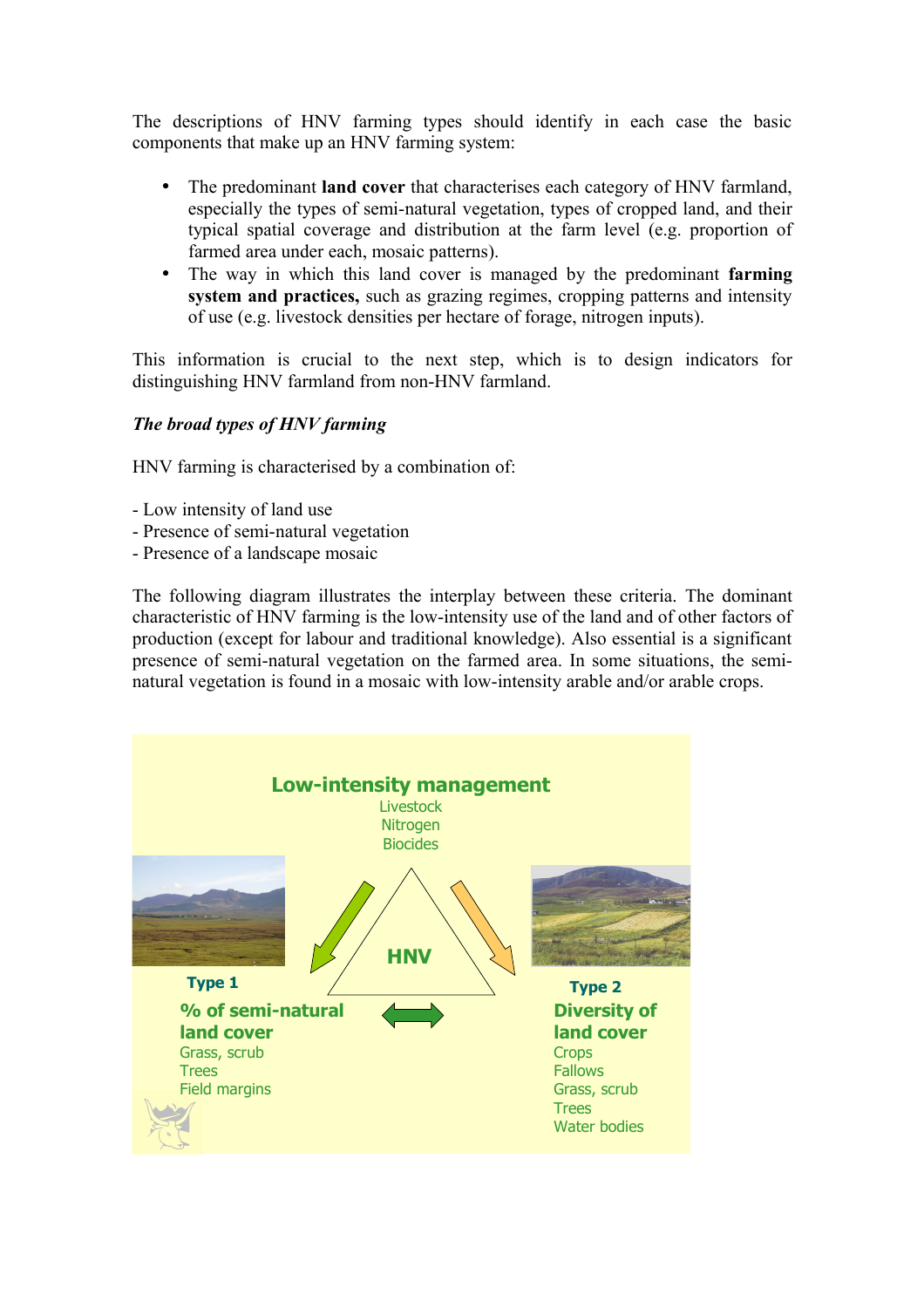The most widespread type of HNV farmland consists of semi-natural vegetation under low-intensity use for livestock raising. The grazed semi-natural vegetation may be grassland, scrub or woodland, or a combination of different types. Farmland that is predominantly grazed semi-natural vegetation has been labelled as Type 1 HNV farmland (Andersen *et al*, 2003).

Often the semi-natural grazing is not part of the farm holding, but has some other ownership (common land, State land etc.), so it is important not to consider only the UAA within the holding when identifying HNV farmland.

HNV livestock farms will usually have more than one type of forage land. This can range from the least altered semi-natural vegetation (never tilled, sown or fertilised), through grasslands that may be occasionally tilled and/or lightly fertilised, to more productive or "improved" pastures, and cereal crops for fodder. Although more productive, these fields are still managed at low intensity compared with mainstream farming. They can be an important part of an HNV farming system, and can also contribute to nature value when combined with a sufficient area of semi-natural grazing, by providing feeding opportunities for wildlife, and hosting certain plant communties that have become rare in more intensive farming landscapes.

Determining which pastures are semi-natural, and which are not, is to some extent a value judgement. One approach is based on the presence of certain indicator species, another is to decide that a pasture that has not been resown or fertilised for 20 years (for example) can be considered semi-natural. Occasional tillage may be compatible with semi-natural status. This is especially relevant in Mediterranean regions, where grasslands may be tilled occasionally for scrub control, without significantly reducing their natural value. Spontaneous vegetation in olive groves and on low-intensity fallow land may also be counted in the same category, if it is not affected significantly by fertilisers or biocides.

Only at the Member State or regional level can biodiversity significance of such thresholds and distinctions be established – the aim is to choose criteria which provide a good differentiation between HNV farmland and farmland of lower nature value. In practice, there is often no clear dividing line between semi-natural and artificial pasture. In some cases, it may be appropriate to consider a category of "nearly semi-natural" pasture, between the semi-natural and the "improved" or "intensified" pasture.

The fact that the vegetation is grazed by livestock (or mown for hay) is important, as this confirms that it is part of a farming system. This is not necessarily grassland: scrub and forest are an important forage resource in some parts of the EU (especially southern and eastern regions), and should be recognised as farmland. However, semi-natural woodland that is not grazed should be considered as a separate, non-farming landuse. Semi-natural vegetation that is grazed primarily by wild herbivores, such as deer (e.g. estates on moorland in Scotland or dehesas in Spain which are kept exclusively or mainly for hunting), should not be counted as HNV farmland.

Farms and landscapes with a lower proportion of semi-natural vegetation, existing in a mosaic with arable and/or permanent crops, can also be of high nature value. Nature values will tend to be higher when the cropped areas are under low-intensity use, providing a mix of habitats that are used by a range of wildlife species, with numerous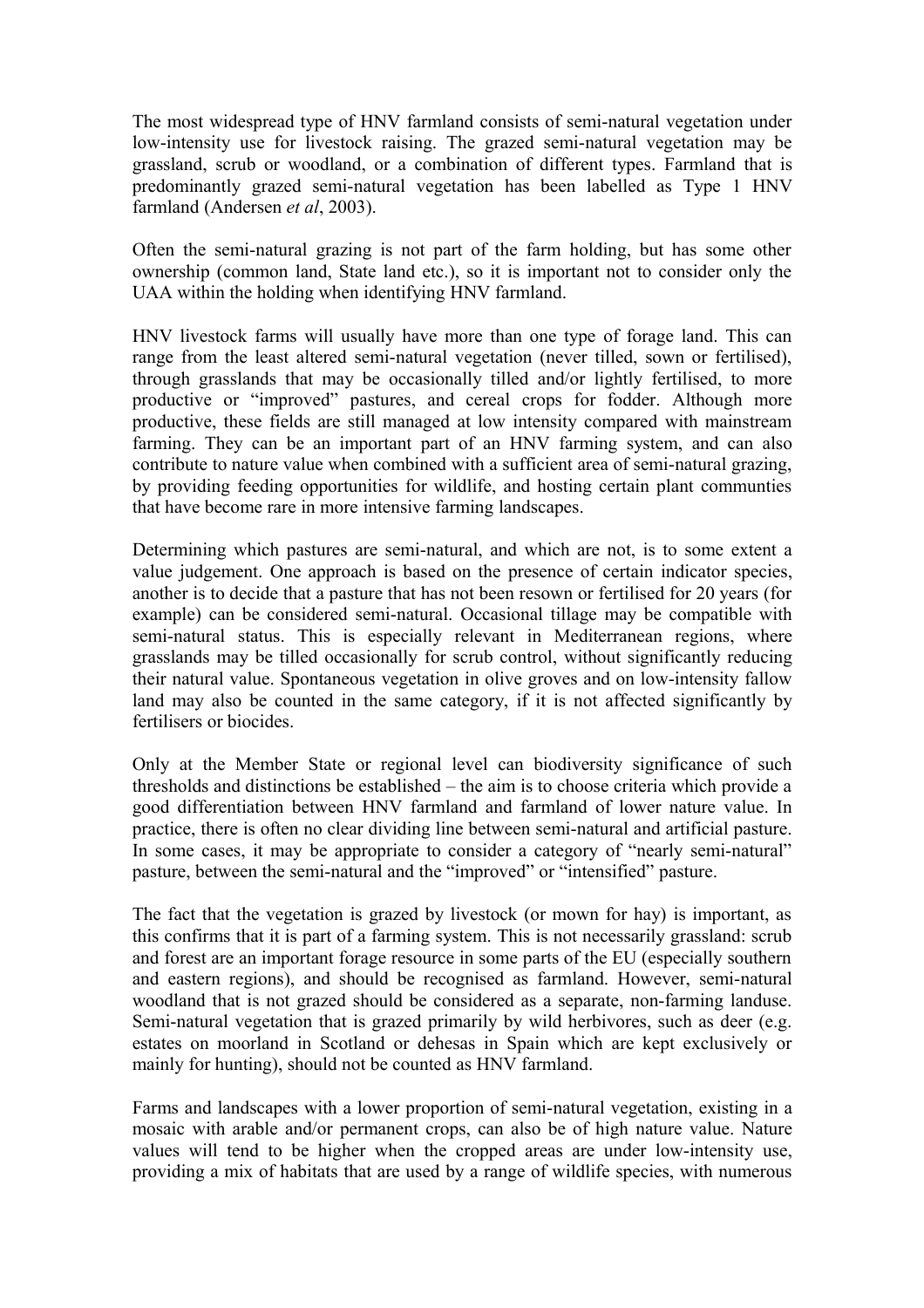and complex species flows (invertebrates, birds, mammals and reptiles). This type of HNV farmland has been labelled Type 2. Because the proportion of land under seminatural vegetation is less than in Type 1, and the proportion of cultivated land is greater, the management of the latter and existence of an "ecological infrastructure" of landscape features, are especially critical for wildlife. More intensive use of the cultivated land, and the removal of features, will lead to a rapid decline in wildlife values.

Peripheral semi-natural features, such as hedges, other field-margins and trees, are often found on Type 2 HNV farmland. These provide additional habitats and will tend to increase nature value. However, their total surface area is usually small compared with the productive area, so that it is the characteristics of the latter which determine whether the farmland in question is HNV. Peripheral features alone are not sufficient.

At the more intensive end of the HNV spectrum are farmland types whose characteristics of land cover and farming intensity do not suggest HNV farming, but which nevertheless continue to support species of conservation concern. Generally these are bird populations. This has been labelled Type 3 HNV farmland.

The three types of HNV farmland are not intended to be precise categories, with a sharp boundary between them. Rather, they should be seen as a continuum, ranging from those with a higher proportion of semi-natural vegetation and lower intensity use (Type 1) to more intensively managed farmland that still supports certain species of conservation value (Type 3). See below.



*Designing indicators for HNV farming*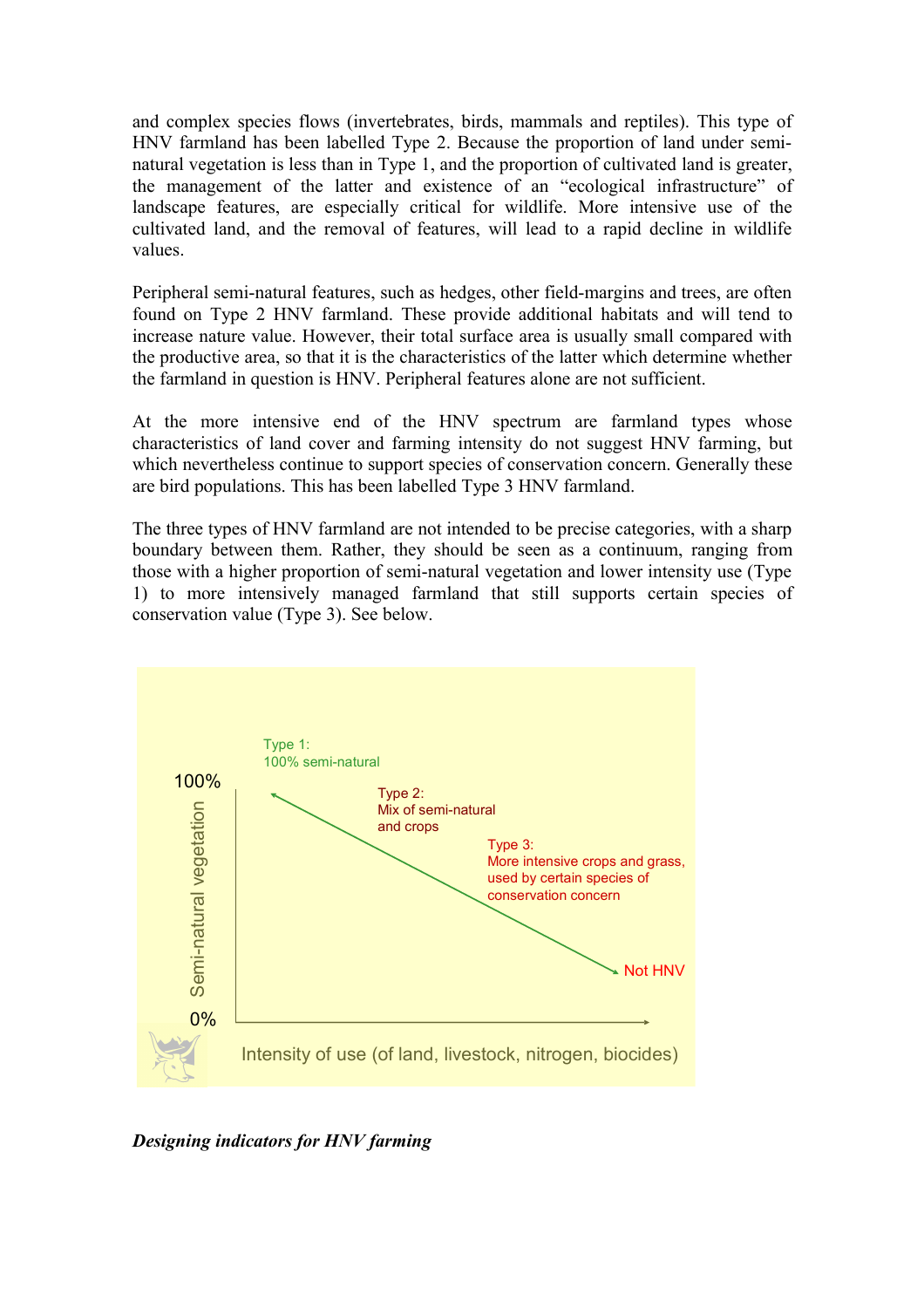There is no universally applicable dividing line between HNV and non-HNV farming, any more than between low-intensity and intensive farming. The biological diversity of farmland ranges along a gradient between the lowest and the highest values.

But for a given situation, a judgement can be made of what types of farming should be considered as HNV, on the basis of available knowledge about the land cover, the farming systems in question and their inherent value for biodiversity (see previous step). Ideally a clear differentiation between HNV and other farmland can be made; but realistically, Member States will have to choose between criteria likely to *include* as much HNV farmland as possible and those which *exclude* as much farmland of lower interest as possible. Based on this judgement, indicators can be designed.

Broadly speaking, indicators of HNV farmland can use three different types of criteria:

1) Land cover criteria –

- If land is under predominantly semi-natural grazed vegetation, this is the strongest single indication of HNV farmland. Even if the current grazing or management regime is not the optimum for habitat and species conservation, the mere presence of large areas of semi-natural vegetation provides greater opportunities for a range of wildlife than land where this vegetation has been replaced with improved grassland or crops.
- A mosaic of semi-natural farmland and mixed cropping is also a strong indicator of HNV. In this case it is necessary to determine a threshold for the proportion of the farmland area that should be semi-natural in order to be considered as HNV. Some indication that the cropped land is managed at low intensity is also desirable. This may be a high proportion of fallow in the rotation (land cover information), or an indicator reflecting intensity of use on the cropped area (e.g. input use, see point 2).
- Orchards and olive groves with large, old trees and a (semi-)permanent unsown understorey indicate HNV farmland.
- Land cover data at a sufficiently high resolution can also show the presence of peripheral elements, such as semi-natural hedges, patches and water bodies, that can make a signficant contribution to the nature value of farmland.

2) Farming systems criteria -

- In the absence of reliable inventories of semi-natural vegetation, very low livestock densities per hectare of forage (e.g. <0.2LU/ha, although the figure will depend on the area) are themselves a strong indication of predominantly semi-natural forage, and thus of HNV farmland.
- For land under arable and permanent crops, a combination of low nitrogen and biocide inputs per hectare may be considered a good indicator.

3) Species criteria -

Species indicators should not be necessary for Types 1 and 2, as these types of HNV farmland are defined by land cover and farming characteristics which are know to produce a situation inherently valuable for a range of wildlife and biodiversity, regardless of whether certain selected species are present or not. In the case of Type 3 HNV farmland, the land cover and farming characteristics do not suggest conditions of high nature value, so that such farmland is considered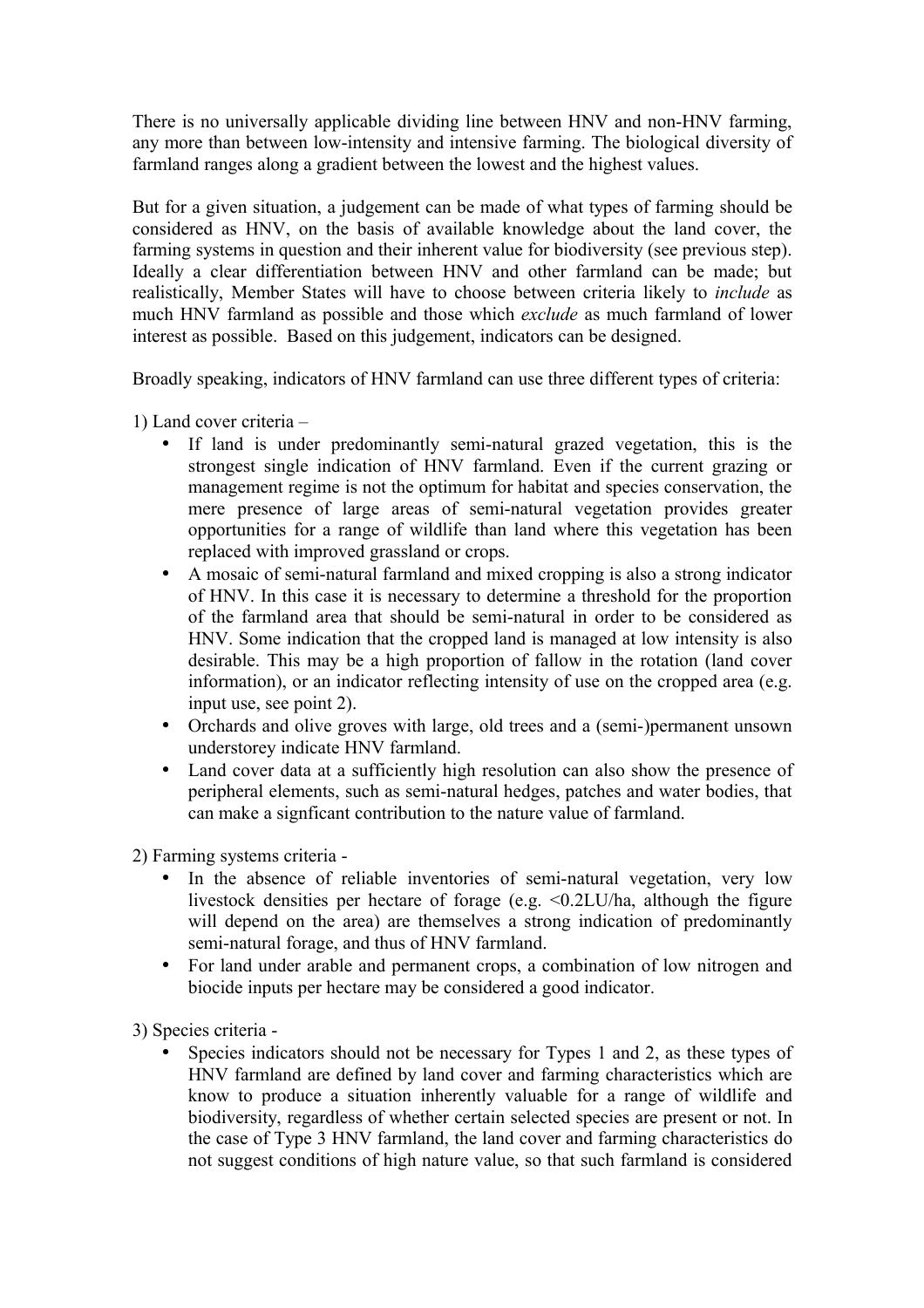HNV only because of the presence of certain species. Generally these will be a limited number of species, but of conservation importance.

Drawing on these criteria, indicators can be designed that distinguish HNV farming from farming that is inherently of less value for nature. Ideally, a combination of landcover, farming-systems and species criteria should be used, but the combination of necessary criteria depends on the Type considered.

Thus for Type 1, it is desirable to know that the forage resource is mainly semi-natural, but also that the current grazing regime is appropriate. Similarly for Type 2 mosaics, the full picture can only be provided by a combination of land-cover and farming practices data. From these two explanatory criteria (i.e. land cover and farming practices), the species criteria can be assumed in principle. As explained in the following section, data on relevant farming practices are not generally available, and as a result the tendency todate has been to focus on land-cover data.

For Type 3 farmland, the proof of its HNV characteristics stands on the presence of species of conservation interest, which could not be derived from land cover and farming practices criteria.

## *Applying indicators for HNV farming*

There are two distinct reasons for designing indicators of HNV farming, and these may require slightly different tools and approaches.

- To measure the approximate extent of HNV farmland in a region or Member State, so that this can be monitored over time, for the purposes of RDP evaluation.
- To enable support measures to be targeted at HNV farming.

Member States were required to estimate their total area ("superficial extent") of HNV farmland (baseline indicator) at the start of the 2007-13 RDPs. This figure can only be an approximate estimate, because current data sources do not permit an exact calculation.

The aim should be to capture an approximate picture of the total hectarage of land under landuses that meet the basic HNV criteria. Some Member States have taken rather unconvincing short-cuts, such as proposing that the HNV farmland area is equivalent to the farmland within Less favoured Areas, or within Natura 2000 sites. This is not a satisfactory approach as, although considerable overlaps can be expected, these two sets of areas were delineated on very different criteria from the HNV farmland criteria.

Following the lead taken by the European Environment Agency (EEA) with CORINE, some Member States have pursued the land cover approach. Where suitable data on semi-natural vegetation are available at national and regional levels, this is a sensible starting point. However, experience suggests that CORINE is not a suitable data base, in its current format, as it does not distinguish between semi-natural and more intensively managed grassland.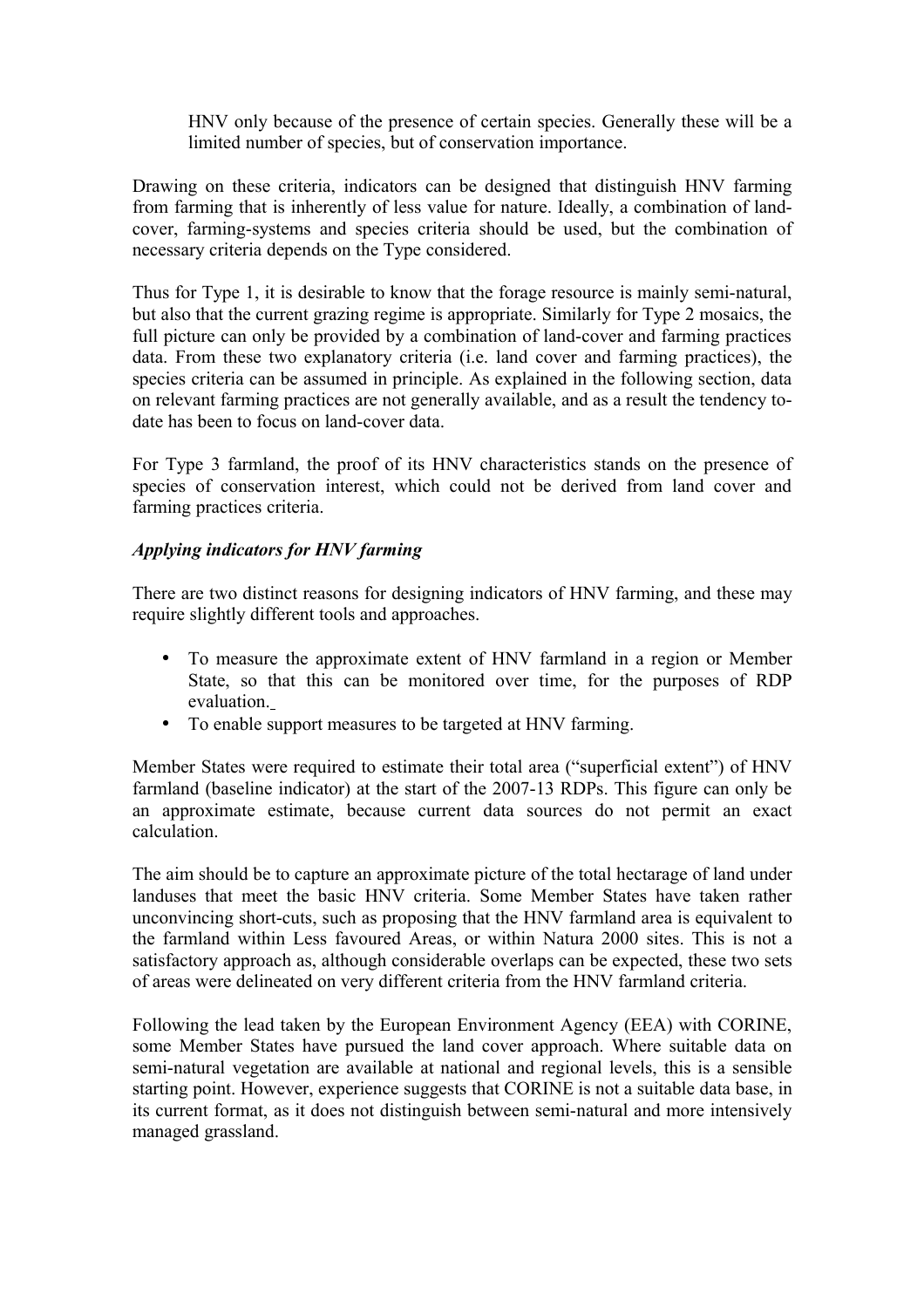For identifying Type 1 HNV farmland, a recent and comprehensive inventory of seminatural vegetation types provides an intitial indication of the total area. Inventories of semi-natural grasslands as produced in some countries (see [www.veenecology.nl\)](http://www.veenecology.nl/) are more detailed than CORINE-based exercises and may be a valuable tool for identifying the location of this particular type of HNV farmland.

However, not all semi-natural vegetation is under farming use, and some means of verifying the current usage therefore is needed. The CAP Land Use Parcel Identification System (LPIS) should provide this information if it is operating correctly, as the use of all parcels is recorded on an annual basis.

Integrating semi-natural vegetation inventories with LPIS is a very desirable step, that has been taken already in some Member States (e.g. Bulgaria, Slovakia). CAP payments (Pillar 1 and 2) are made through the combination of LPIS and the Integrated Administration and Control System (IACS), on the basis of individual parcels with the farm holding. Measures for supporting HNV farming also must operate at this level.

At this stage, the aim should be to establish a baseline area of semi-natural vegetation under farming use (grazing and/or mowing), that can be targeted for policy measures and monitored over time. It probably is not realistic on the basis of existing data to expect to know what are the current management practices on this land, such as livestock densities and grazing regimes, and whether they are optimum for conservation of the nature values.

This question is best addressed when designing and applying CAP support measures, by making such payments conditional on a management regime that is adapted to the conditions of the area (e.g. minimum and maximum livestock densities per hectare of forage). Thus, in this case the land cover data indicate the presence of HNV farmland, and the conditions attached to the support payment that the farming practices are appropriate for an HNV farming system. In practice, this is how existing agrienvironment schemes for HNV grasslands are operating in countries such as Bulgaria and Romania.

Identifying Type 2 HNV farmland is more challenging. The type of land cover is more complex, as it includes a mix of semi-natural vegetation and cropped land. Identifying only the semi-natural element (e.g. through inventories) is not a sufficient approach in this case, as the nature value of Type 2 HNV farmland depends partly on the lowintensity cropping and its existence in a mosaic with semi-natural vegetation, with some importance of landscape featrues. Some measurement of the proportion of land under semi-natural vegetation is needed, and ideally this would be combined with a measurement of the intensity of use on the cropped area. More detail on the choice of indicators is provided in the draft Guidance Document (IEEP and Beaufoy, 2007).

At present, data are not readily available on farming practices such as input use. Therefore, as with Type 1 HNV farmland, the realistic approach for the time being is to focus on identifying the land cover patterns (mosaics of semi-natural vegetation and crops) that indicate the probable presence of HNV farmland. Measures then can be targeted at this land, with the eligibility conditions of the measures themselves ensuring that the farming system is appropriate for maintaining nature values.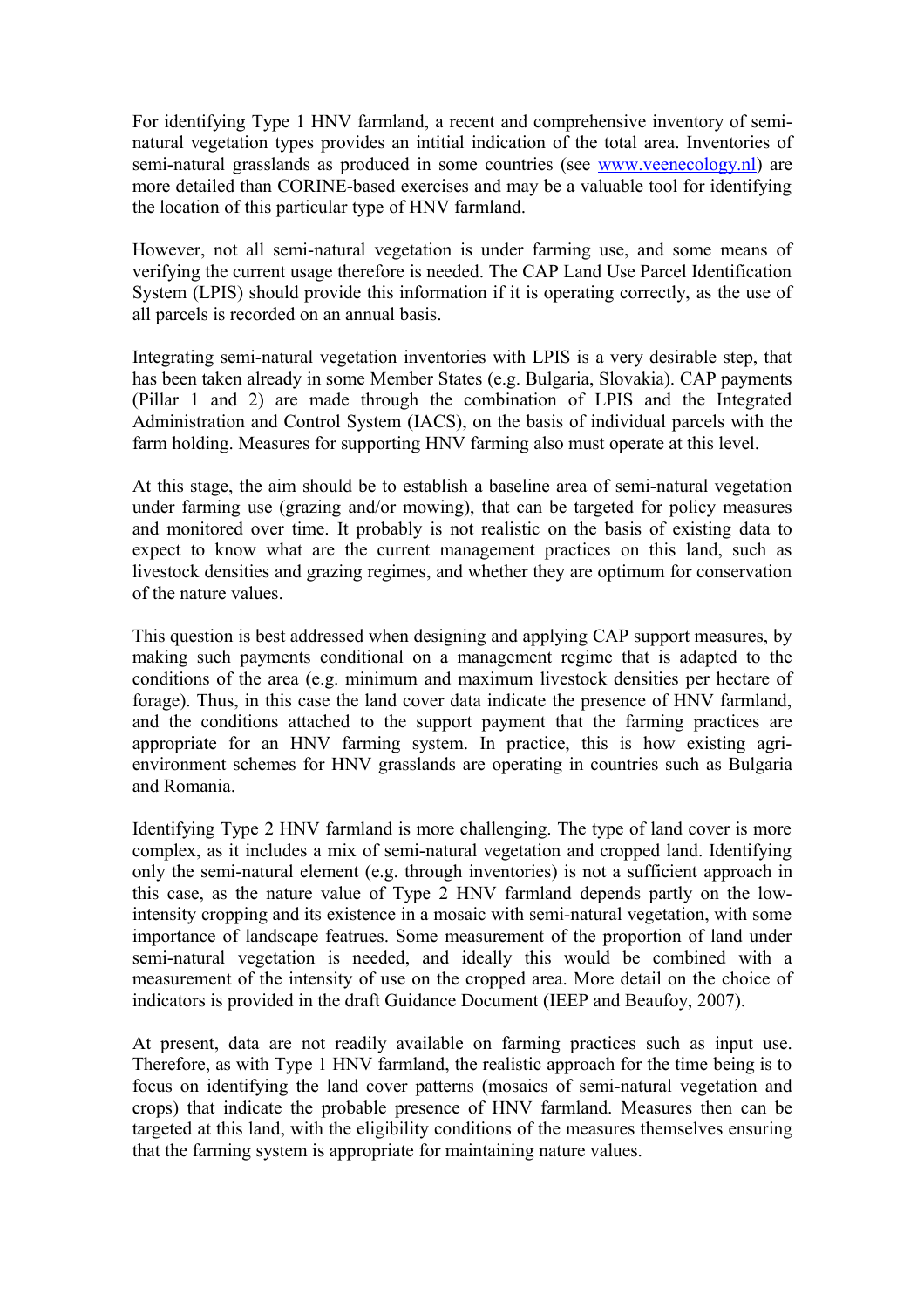The choice of threshold values for HNV farming must be supported by information provided in the description of farming types and their nature values. Thus the definition of minimum and maximum stocking densities should be in accordance with ecological criteria for the region or area in question. This is the range of stocking densities considered most favourable to the conservation of species and habitats, which may be lower than the stocking densities considered as agronomically optimum.

It is essential that national choices of thresholds and indicators for HNV farming should be tested at the local level. Better still, the development work at national level should be informed by local-level research that is designed specifically to answer the key questions for identification of HNV farmland. A selection of local case studies from different parts of the country should be undertaken.

## The usefulness of mapping HNV farmland

The European Environment Agency (EEA) has worked on the identification of geographical areas where natural values (vegetation types, areas designated for particular habitats and species) coincide with agriculture. This has lead to the production of maps of possible "HNV farmland areas".

*Overview of process of identifying and monitoring HNV farming*



The Forum considers such maps to be a useful strategic policy tool – they illustrate the approximate location and extent of nature values associated with HNV farming, and the overlaps between nature values and certain types of geographical area (e.g. mountains, LFAs, etc.). They have also tested available data sources, illustrating their strengths and weaknesses.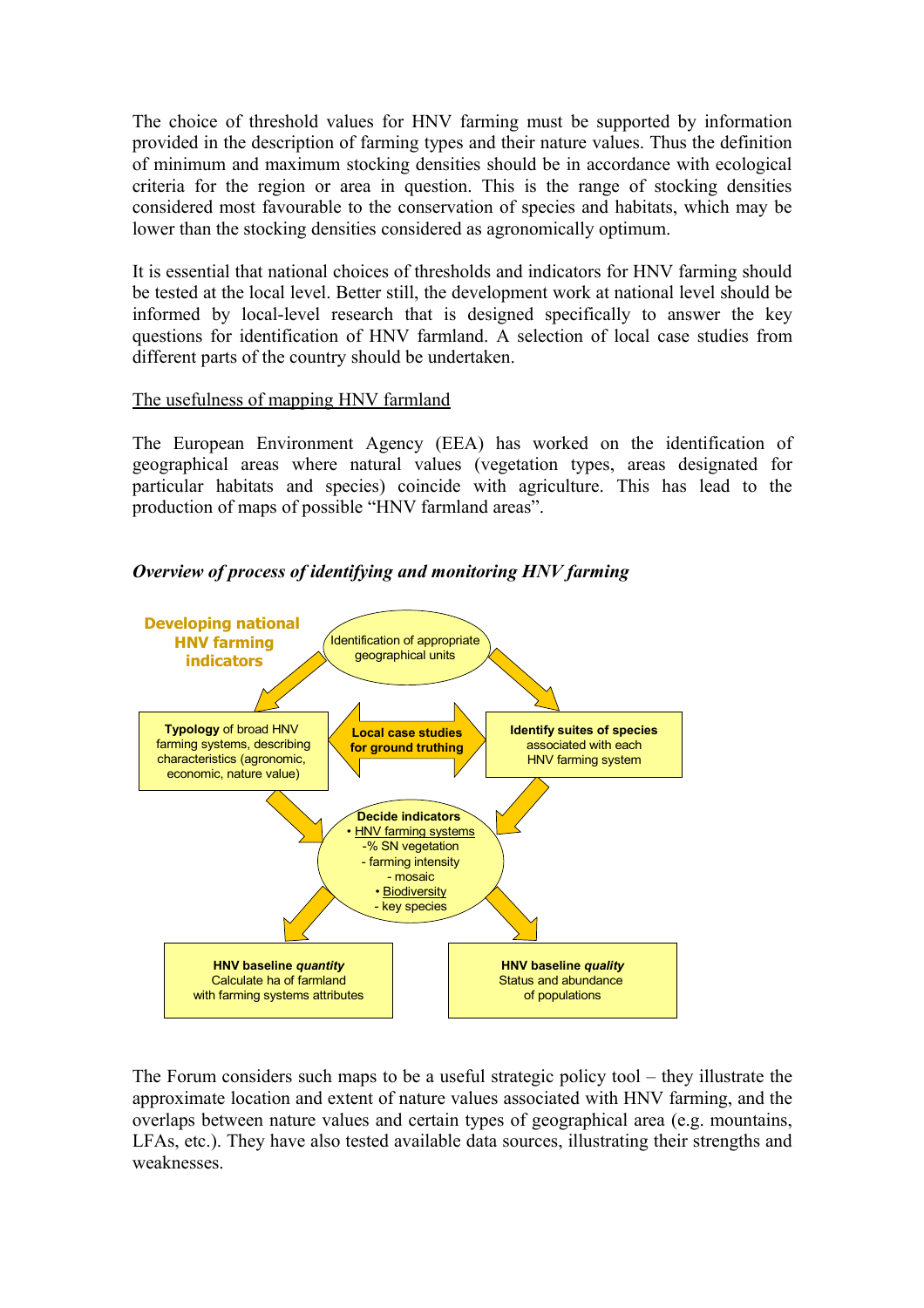However, the type of maps produced to date are not suitable for calculating the total area of HNV farming in a country (baseline indicator). They also should not be the basis for including or excluding individual farms from support schemes. There are several reasons for this caution with the mapping approach:

- The HNV concept emphatically does not involve the "designation" of HNV areas, in the manner of Natura 2000. This network of European nature areas is already being established, and measures will be targeted at the priority habitats and species within these areas. The idea of designating HNV areas in addition to Natura 2000 is quite misleading and likely to cause negative reactions from some sectors of society, without any benefit for the application of the HNV concept.
- Data used for generating HNV farmland maps to date (location of vegetation types through CORINE, distribution of habitats and species) is imperfect in all countries. The maps therefore show only an approximate picture of where nature values coincide with farming. There is a danger that, once a map is produced, the areas identified become "set in stone" as definitive HNV farming areas.
- By using farm-level indicators (e.g. parcels with semi-natural vegetation, livestock densities below certain thresholds), support payments can be directed towards HNV farms without the need to produce maps. Crucially, this avoids the exclusion of farms from receiving HNV support payments just because they fall outside a boundary that has been drawn on the basis of data bases that were not intended for this use.
- Wildlife species move to take advantage of changing opportunties. The HNV concept aims to maintain broadly beneficial landuses across large areas of territory, thus favouring these natural dynamics. Farming also changes, as different farmers take over the land, technology develops, etc. Drawing static lines on maps flies in the face of these realities.

We believe that when maps based on non-farm-level data are produced, these should use fuzzy boundaries, indicating an approximate density of HNV farmland while avoiding the impression of an exact demarcation between HNV and non-HNV land. Maps should be seen as an information exercise that can inform the more essential work on developing farming systems indicators. In addition, the specific policy purpose of maps should be made clear when they are produced.

## *Maintaining HNV farming*

HNV farming is in decline. Farms are abandoned daily, and although some of the land may be taken over by other farmers and managed in a similar way, much is left to natural succession, is directly afforested, or is converted to more intensive uses.

The main reason is the insufficient income generated by low-intensity farming on generally poor land. The situation is compounded by the relatively small support received from the CAP, compared with more intensive farming on better land, and by CAP subsidies for afforestation and new intensive landuses, such as irrigated crops.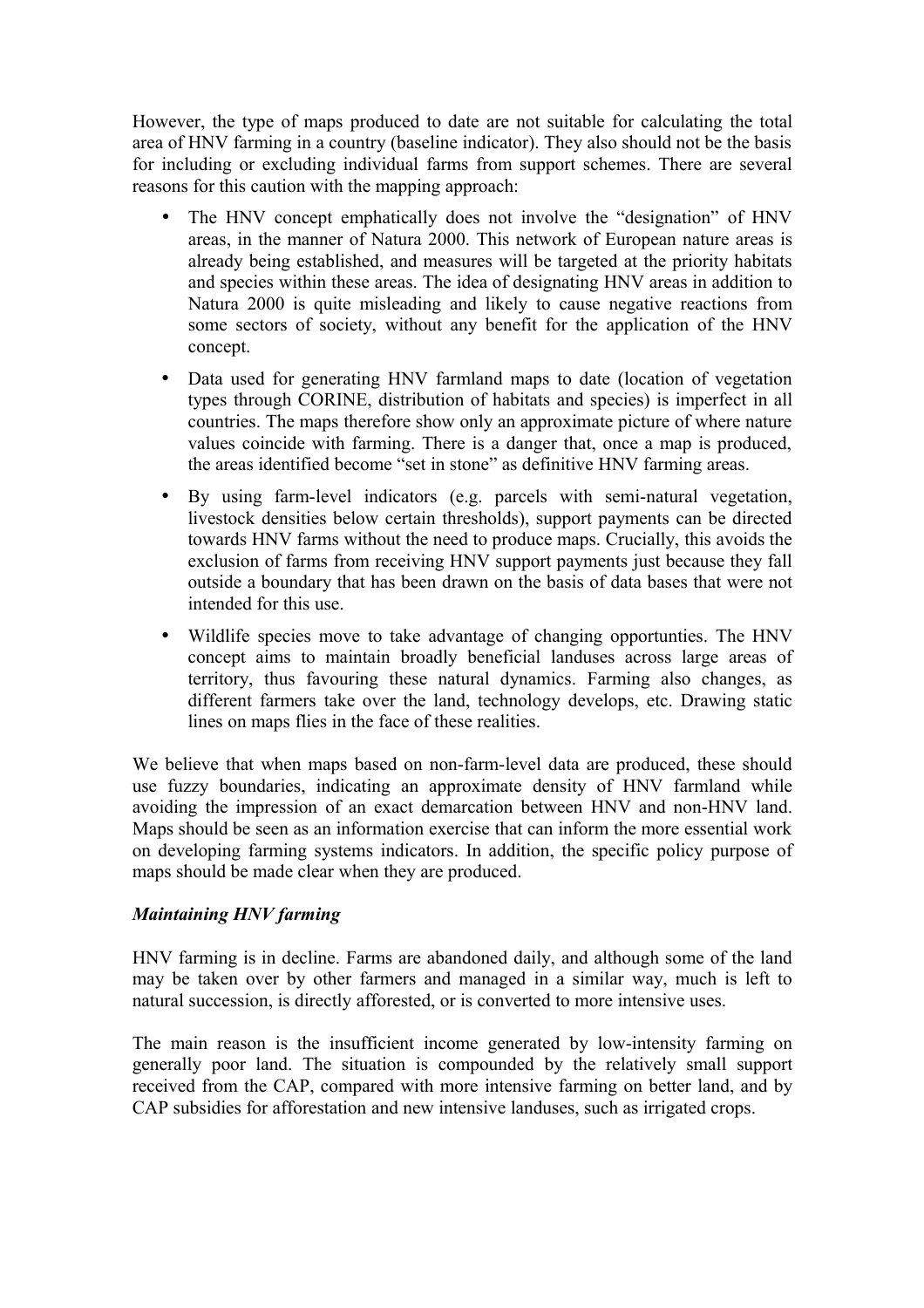The central objective of the HNV concept is to shift support in favour of low-intensity farming across extensive areas of landscape. This does not require highly sophisticated excercises of mapping and indicators.

We know that the most widespread HNV farming involves low-intensity livestock raising, with semi-natural pasture as an important part of the forage resource. Directing support to this type of farming is not complicated. In the past, the CAP included a payment for extensive beef farming. In order to qualify for this support, a farm had to comply with a stocking density threshold, which was determined by farm-level data on stock numbers and forage area.

There was no need for a delimitation of "eligible areas" for the Beef Extensification scheme. Payments were simply made to farms meeting the eligibility criteria. The main failing of the scheme was that the stocking threshold was too high to be relevant for HNV farming. A similar payment system could be used now to support HNV livestock farming across the EU (for example, at less than 0.2 LU/ha). Article 69 is a suitable mechanism for re-directing part of the existing CAP Pillar 1 regimes in this way.

In addition to a broad system of support payments, there is a need for payments targeted at particular activities that are central to HNV farming. One example is shepherding. This is essential to HNV farming in many parts of southern and eastern Europe in particular, but the cost of shepherds threatens the viability of the farming system. In some countries (e.g. Bulgaria), support for shepherding is provided through agrienvironment payments in certain areas. Such support needs to be made much more widespread, through Article 69, through a supplement to LFA payments, or through simple and wide-ranging agri-environment schemes.

Finally, there is a need for investment aid, advice and technical support to be closely targeted on HNV farms. Blanket grant and advisory schemes, as implemented under many RDPs, are of little benefit to HNV farms. They may even have negative effects, as more better-capitalised farms on more productive land absorb the available support, and compete more strongly with low-intensity farms.

One way to ensure close targeting on the farms of most nature value and greatest socioeconomic need is through local schemes, as illustrated by pilot projects such as BurrenLIFE in Ireland (www.burrenlife.com). This approach could be targeted on Natura 2000 sites, using the model of Local Action Groups involving farmers.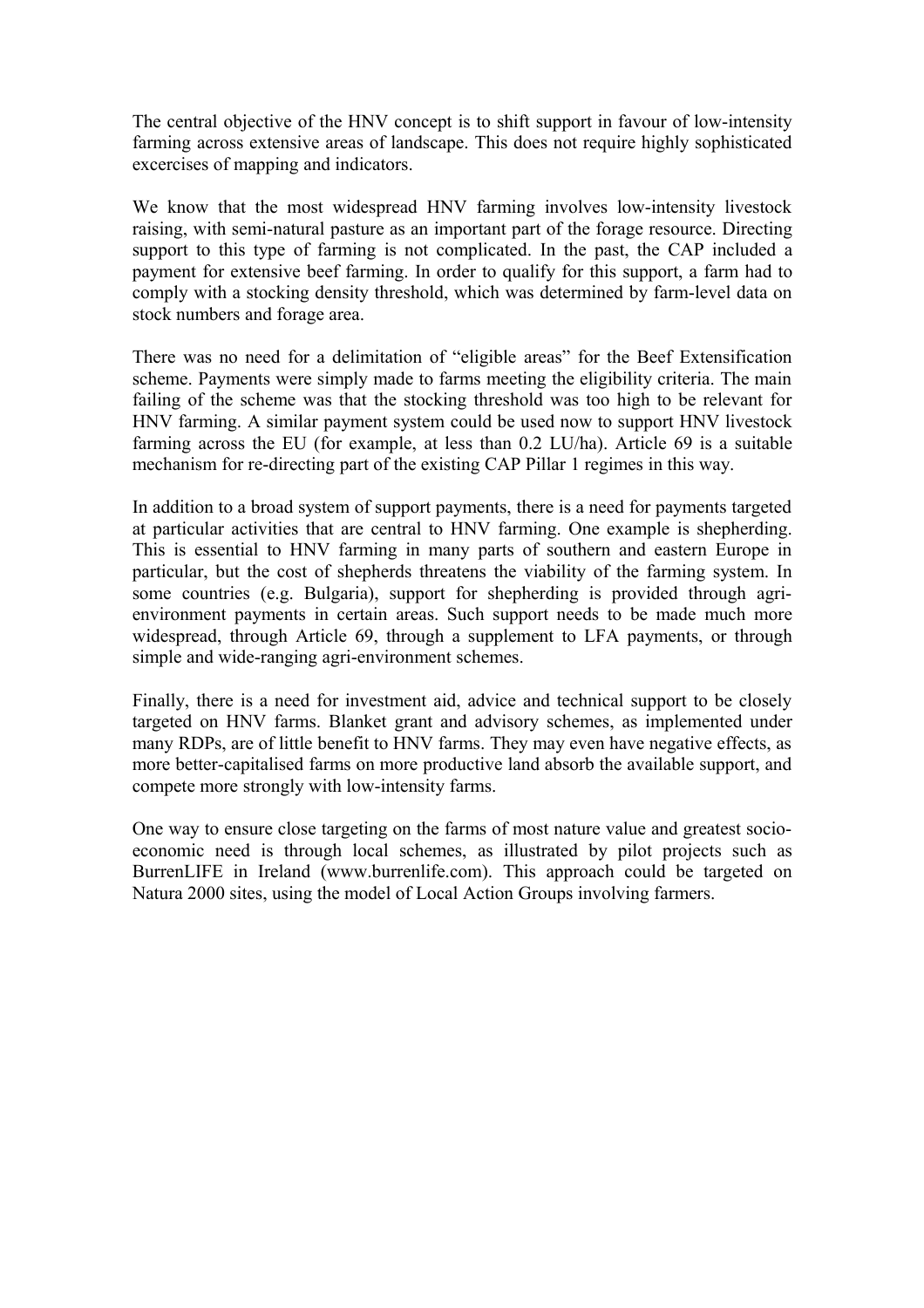

The poor socio-economic situation of HNV farming means that support measures are needed urgently, and should be set up as quickly as possible. The support needs can be summarised as:

- Broad support for low-intensity farming systems and for widespread beneficial practices. No such EU-wide scheme exists at present. MS have the possibility for targeting mechanisms such as Article 69 and the LFA scheme on HNV farming, but such initiatives are limited to one or two countries. Some countries use the agri-environment scheme to support HNV systems, but the need to demonstrate that the farmer suffers an "income foregone" make it problematic to use this measure for providing basic income support.
- Local-level initiatives should be established in priority areas. One option is to follow the LEADER approach, by setting up Local Action Groups with an explicit remit for supporting HNV farming, and with a high level of farmer involvement.

## **Bibliography**

Andersen, E., Baldock, D., Bennett, H., Beaufoy, G., Bignal, E., Brouwer, F., Elbersen, B., Eiden, G., Godeschalk, F., Jones, G., McCracken, D.I., Nieuwenhuizen, W., van Eupen, M., Hennekens, S. & Zervas, G., 2003. Developing a high nature value indicator. Report for the European Environment Agency, Copenhagen. http//eea.eionet.europa.eu/Public/irc/envirowindows/hnv/library

Baldock, D., Beaufoy, G., Bennett, G. and Clark, J. (1993). Nature Conservation and New Directions in the Common Agricultural Policy. Institute for European Environmental Policy, London.